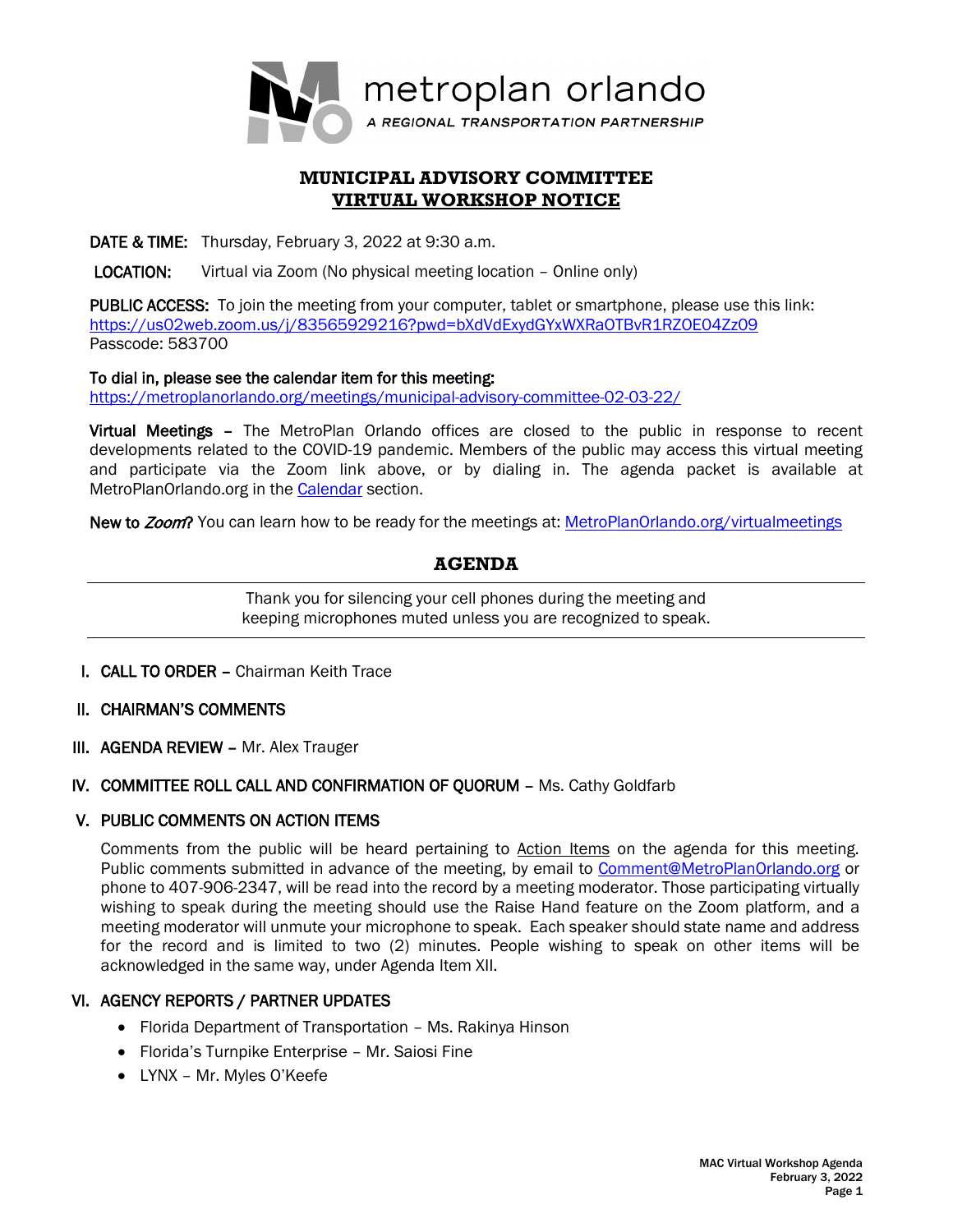# VII. ACTION ITEMS FOR REVIEW / DISCUSSION

Note: *Due to COVID-19 concerns, MetroPlan Orlando committees are currently meeting in Virtual Workshop mode. At these workshop sessions, the committees will review and discuss action items going to the MetroPlan Orlando Board and will provide informal consensus recommendations to the Board on action items. The committees will not take formal action in order that a physical quorum will not be required. The committees will take action to ratify the Board's actions at future hybrid/in-person meetings.*

# A. Approval of December 2, 2021 Meeting Minutes (Tab 1)

Approval is requested of the December 2, 2021 meeting minutes, provided at Tab 1.

# B. Support for FDOT Performance Targets and LYNX Transit Asset Management Targets (Tab 2)

Mr. Nick Lepp, MetroPlan Orlando staff, is requesting the annual re-support of FDOT's targets for Safety, Travel Time Reliability, Bridge and Pavement Condition, as well as the targets established in the LYNX Transit Asset Management (TAM) plan. An attachment is provided in Tab 2. The MAC will review and discuss the request and provide a consensus recommendation to the Board; formal action will be taken at a future hybrid/in-person meeting to ratify the Board's action on this item.

### VIII. PRESENTATIONS AND STATUS REPORTS

### A. Florida Sunshine Law Refresher

Ms. Virginia Whittington, MetroPlan Orlando staff, will conduct a refresher training session on the Florida Sunshine Law. *(This training will be conducted annually during the first meeting of each year.)*

### B. Year-End Review & Confirmation of Goals

Mr. Nick Lepp, MetroPlan Orlando staff, will present a review of the progress made during 2021 in implementing the MetroPlan Orlando Board's Weighted Goals for priorities, which include:

- Safety
- Trail Connectivity
- Engage Younger Population
- Complete Streets
- SunRail Connectivity

### C. Annual Report on Best Foot Forward

Ms. Emily Hanna, the Executive Director of Bike/Walk Central Florida, will present an annual report on the activities of the Best Foot Forward Pedestrian Safety program.

### IX. GENERAL INFORMATION (Tab 3)

### A. FDOT Monthly Construction Status Report

The latest FDOT Monthly Construction Status Report for the Orlando area is enclosed.

### B. PD&E Study Tracking Report

A report providing the latest status of the PD&E studies currently underway in the MetroPlan Orlando area is enclosed.

### C. Comparison of 2020 Census Data & 2021 BEBR Population Estimates

A spreadsheet and cover memo comparing the 2020 Census data and 2021 population estimates provided by the University of Florida Bureau of Economic and Business Research (BEBR) for the Central Florida region is enclosed.

#### D. MetroPlan Orlando Board Highlights

A copy of the December 8, 2021 Board Meeting Highlights is enclosed.

### E. LYNX Press Releases

A set of press releases from LYNX is enclosed.